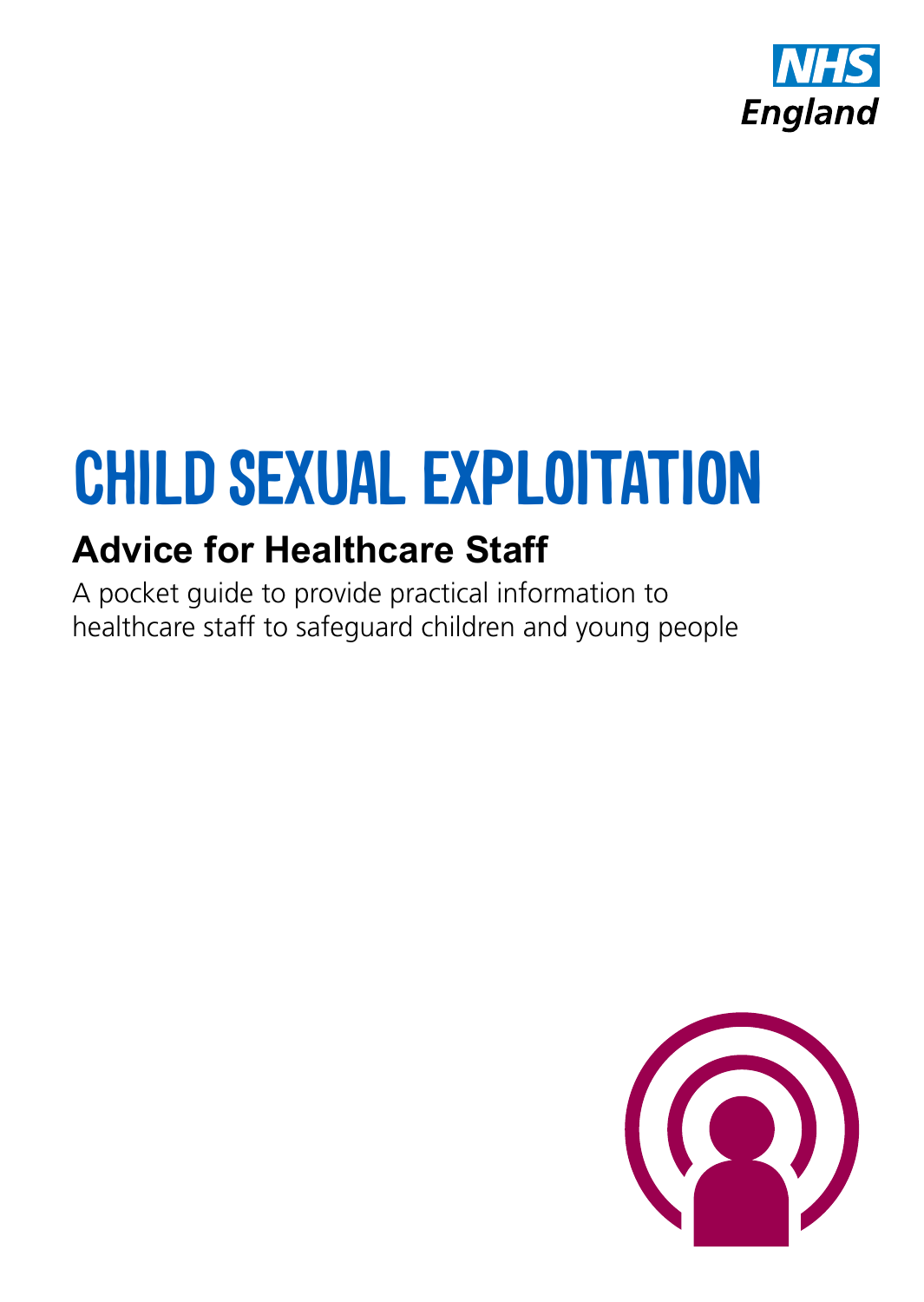# **CONTENTS**

| What is Child Sexual Exploitation?                                                     | 1                 |
|----------------------------------------------------------------------------------------|-------------------|
| Signs and Indicators of Possible CSE                                                   | 3                 |
| Where does CSE happen?                                                                 | 6                 |
| <b>Risk Factors</b>                                                                    | 7                 |
| Myth Busting                                                                           | 8                 |
| Information Sharing                                                                    | $12 \overline{ }$ |
| What to do if you suspect a child or young<br>person is at risk of sexual exploitation | 13                |
| Key Messages                                                                           | 14                |
| <b>National Contacts</b>                                                               | 15                |
| Local Contacts                                                                         | 16                |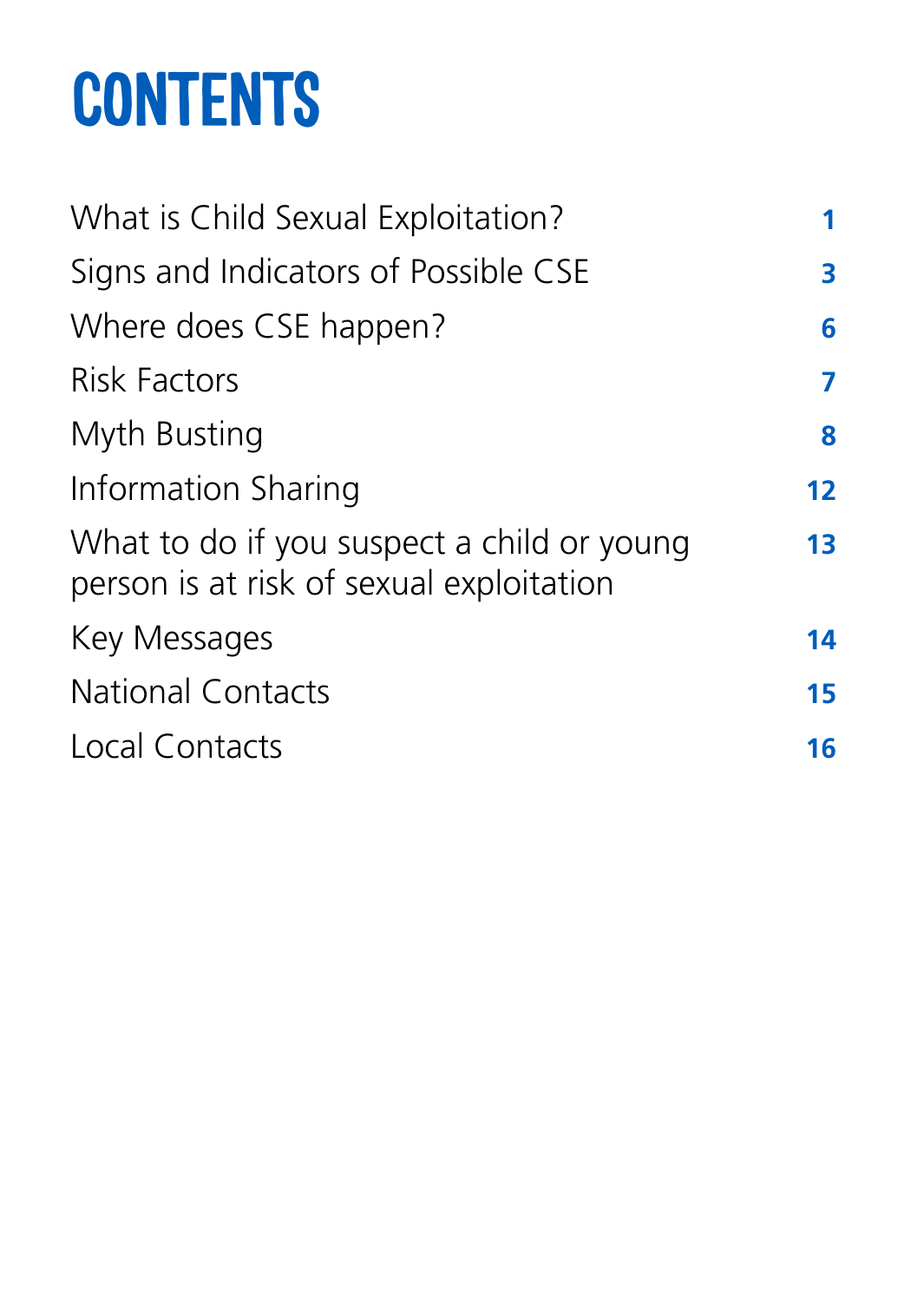### **WHAT IS CHILD SEXUAL EXPLOITATION?**

Child Sexual Exploitation (CSE) is when an individual takes sexual advantage of a child or young person (anyone under 18) for his or her own benefit.

Power is developed over the child or young person through threats, bribes, violence and humiliation or by telling the child or young person that he or she is loved by the exploiter. This power is then used to induce the child or young person to take part in sexual activity.

Exploitative relationships are built on the child or young person's social, economic or emotional vulnerability. Children and young people cannot consent to their own abuse: so a child or young person at risk of CSE is a child or young person at risk of significant harm and they must be safeguarded.

A child or young person's awareness of exploitation is reduced or lost by them receiving 'something' (e.g. food, accommodation, drugs, alcohol, cigarettes, affection, gifts, money) when performing, or being used for, sexual activities.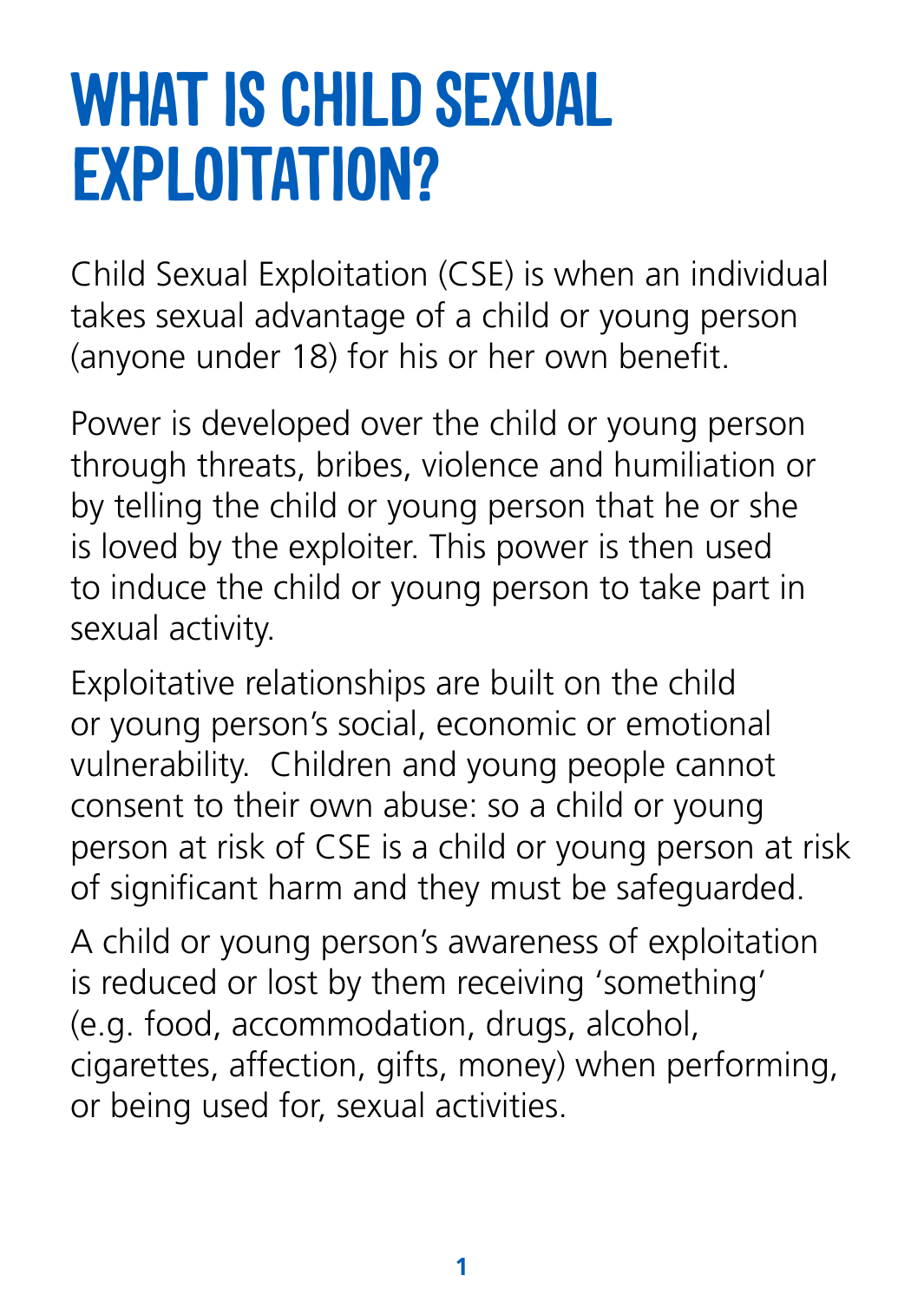*Example: A child or young person being persuaded to post sexualised images of themselves on the internet or via their mobile phone.*

CSE occurs throughout the UK affecting boys as well as girls, from any social, ethnic or financial background. It robs them of their childhood and has serious long term effects on every aspect of their lives and may be life threatening.

**Remember:** CSE is more than just sexual assault: Perpetrators who sexually exploit children commit multiple crimes when they do so

**Remember:** Exploited children may go on to be exploited young adults if they are not supported and helped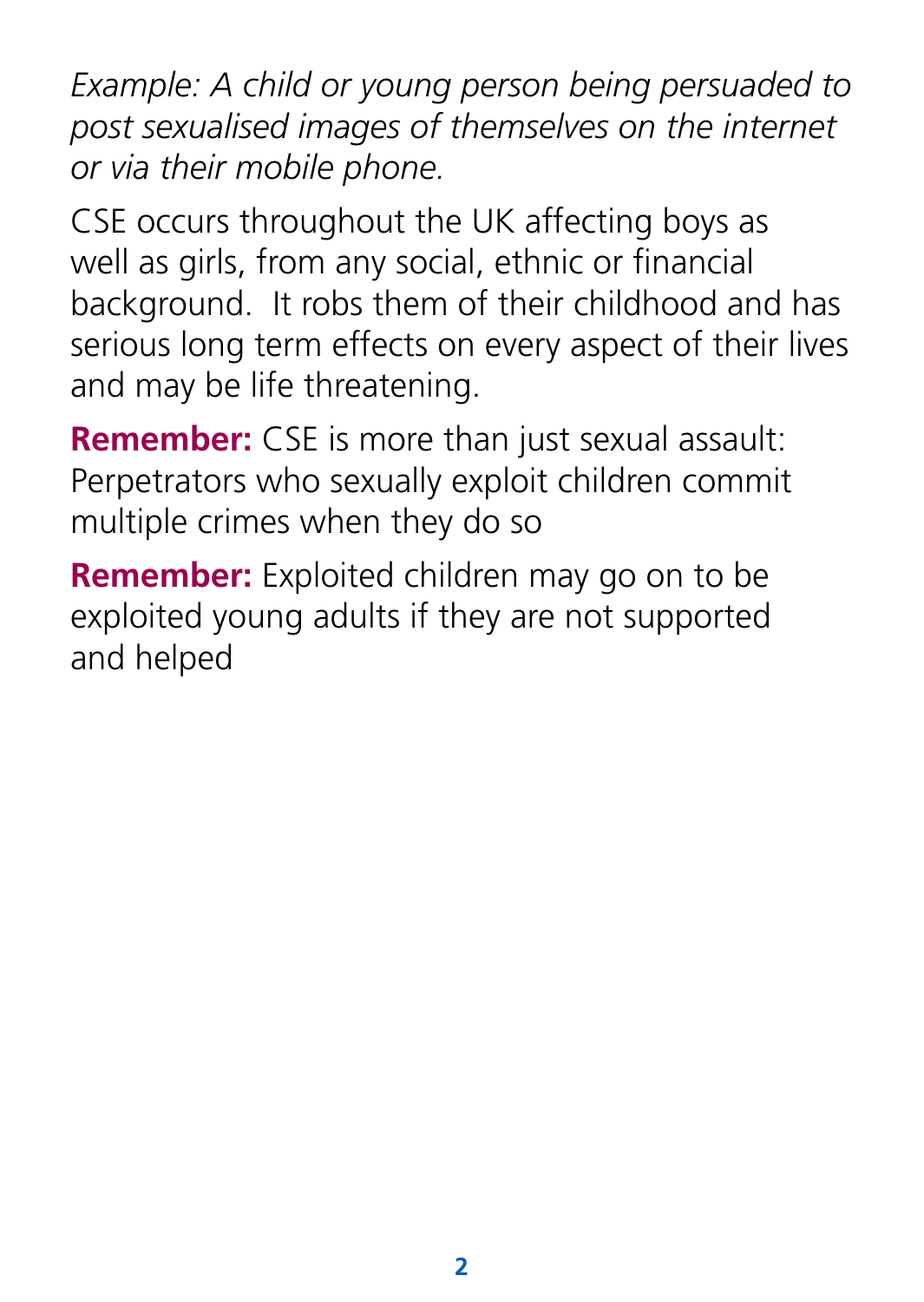## **SIGNS & INDICATORS OF POSSIBLE CSE**

### **Physical**

- Self-harm/attempted suicide
- **A** Unexplained change in appearance and/or behaviour
- Repeated testing for sexually transmitted diseases /pregnancy
- Repeated symptoms of urinary infections
- **Pelvic-inflammatory disease**
- Repeated pregnancies/miscarriages/terminations
- Repeated or prolonged alcohol abuse
- **D** Drug/substance misuse
- **A** Unexplained injuries
- **A** Lack of personal hygiene/care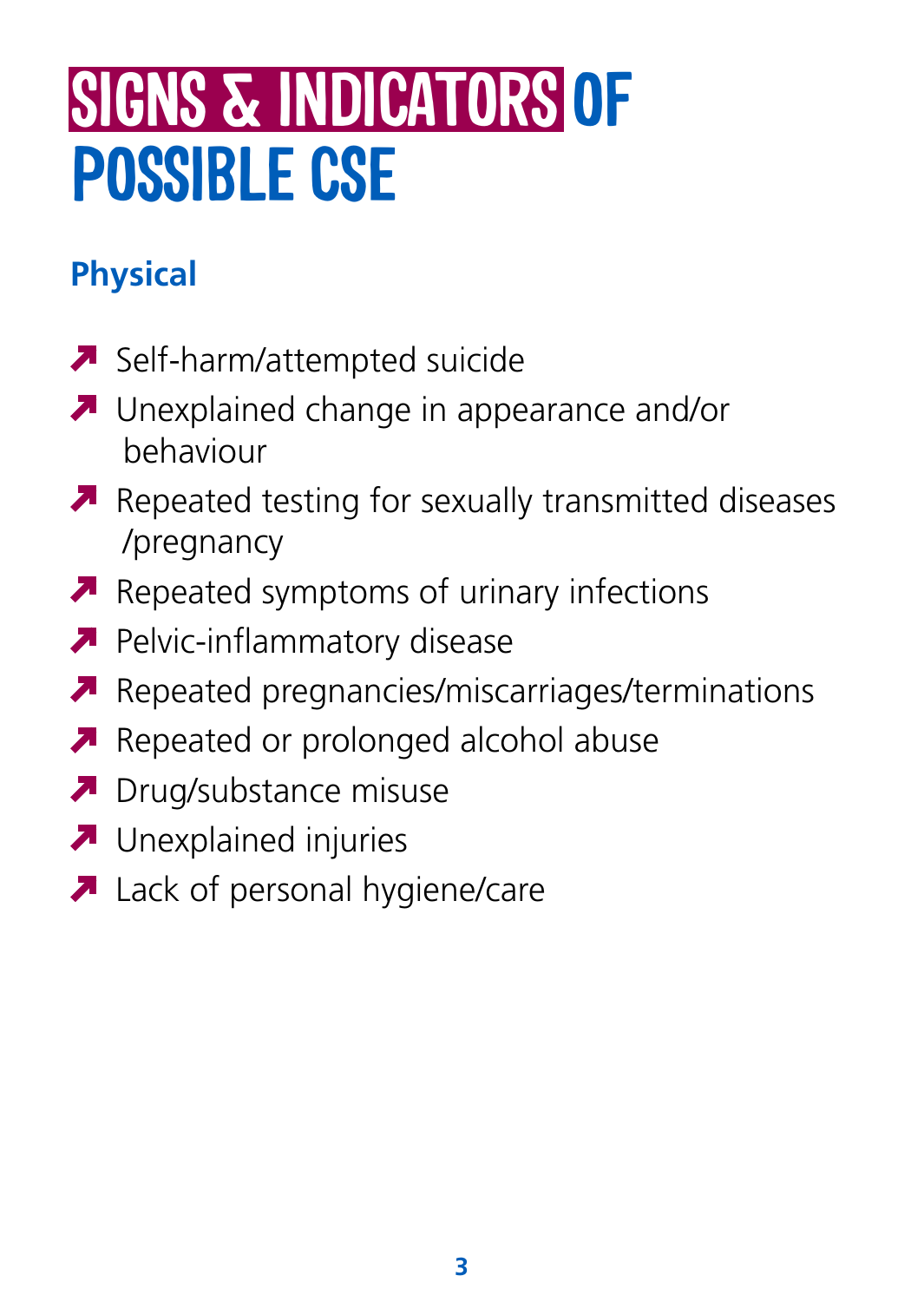#### **Psychological**

- $\blacksquare$  Mental health problems
- **A** Low self-esteem/low self-confidence
- $\blacksquare$  Eating disorders
- $\blacktriangleright$  Suicidal thoughts/ideation
- Multiple personality disorders
- **A** Dissociation
- **P**sychosis
- Depression
- Sleep disorders/nightmares
- $\blacktriangleright$  Eating disorders
- Alcohol/drug/substance abuse
- **Post-traumatic stress disorder**
- **A** Conduct disorder
- **A** Learning disability/difficulty
- **Poor attachment/attachment disorder**
- Living in a chaotic or dysfunctional household (including parental substance use, domestic violence, parental mental health issues)

**In all cases, trust in your professional instinct and remember to be professionally curious**

**Safeguarding the child or young person must be your priority**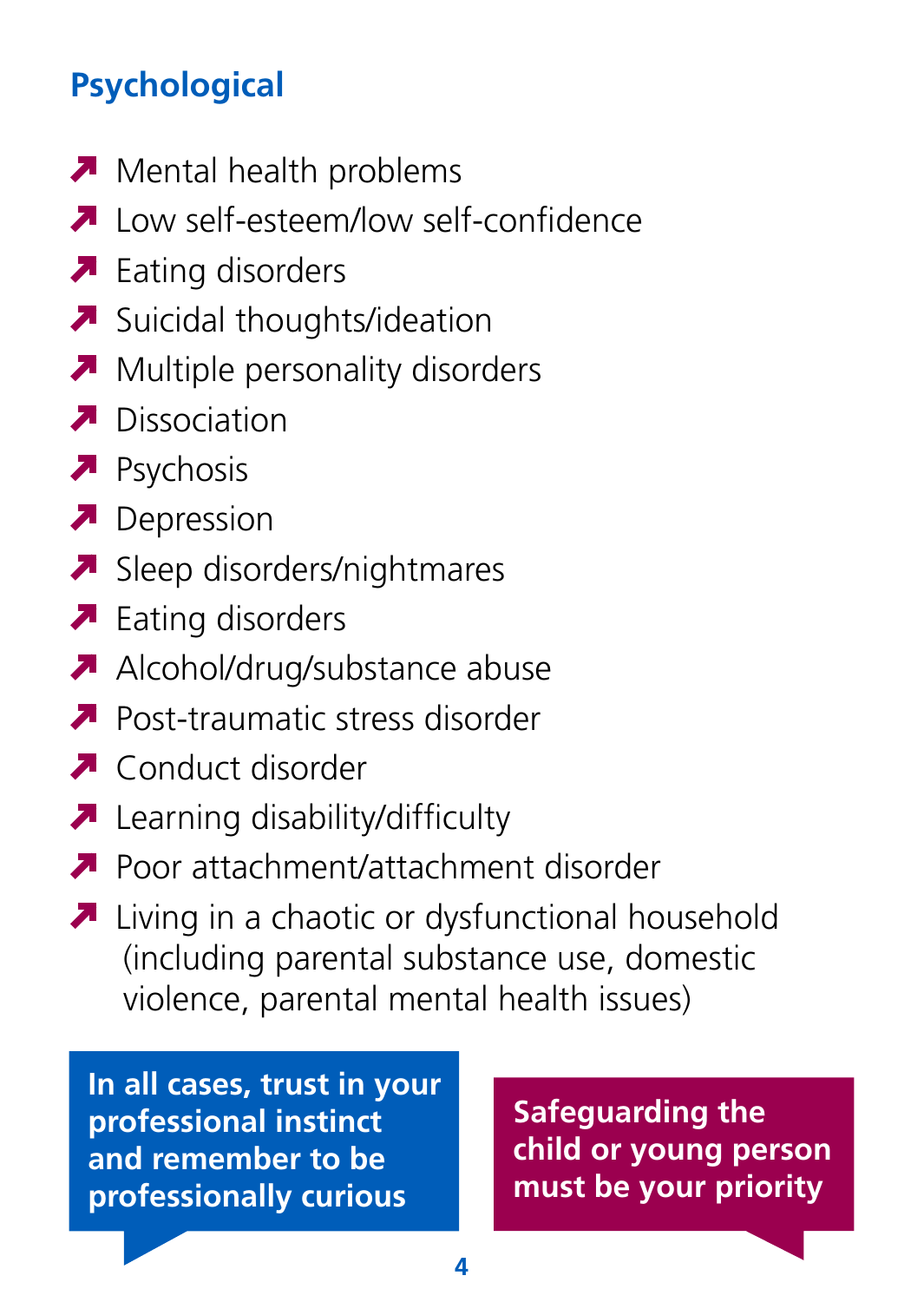#### **Behavioural**

- A Absent from school or exclusion due to behaviour
- Staying out overnight with no explanation
- **P** Regularly missing from home or care
- $\blacktriangleright$  Receiving gifts from unknown sources
- **A** Unaccounted for money/goods e.g. mobile
- phones/credit, drugs or alcohol
- **A** Gang member or association with gangs
- **A** Offering to have sex for money/other payment
- **A** Change in physical appearance
- **A** Overtly sexualized dress
- Associating with unknown adults; other sexually exploited children or vulnerable children
- Reduced contact with family, friends and other support networks
- Getting into cars with unknown adults or associating with known perpetrators
- **A** Evidence of sexual bullying and/or vulnerability through the internet and/or social networking sites.
- Having a much older boy or girlfriend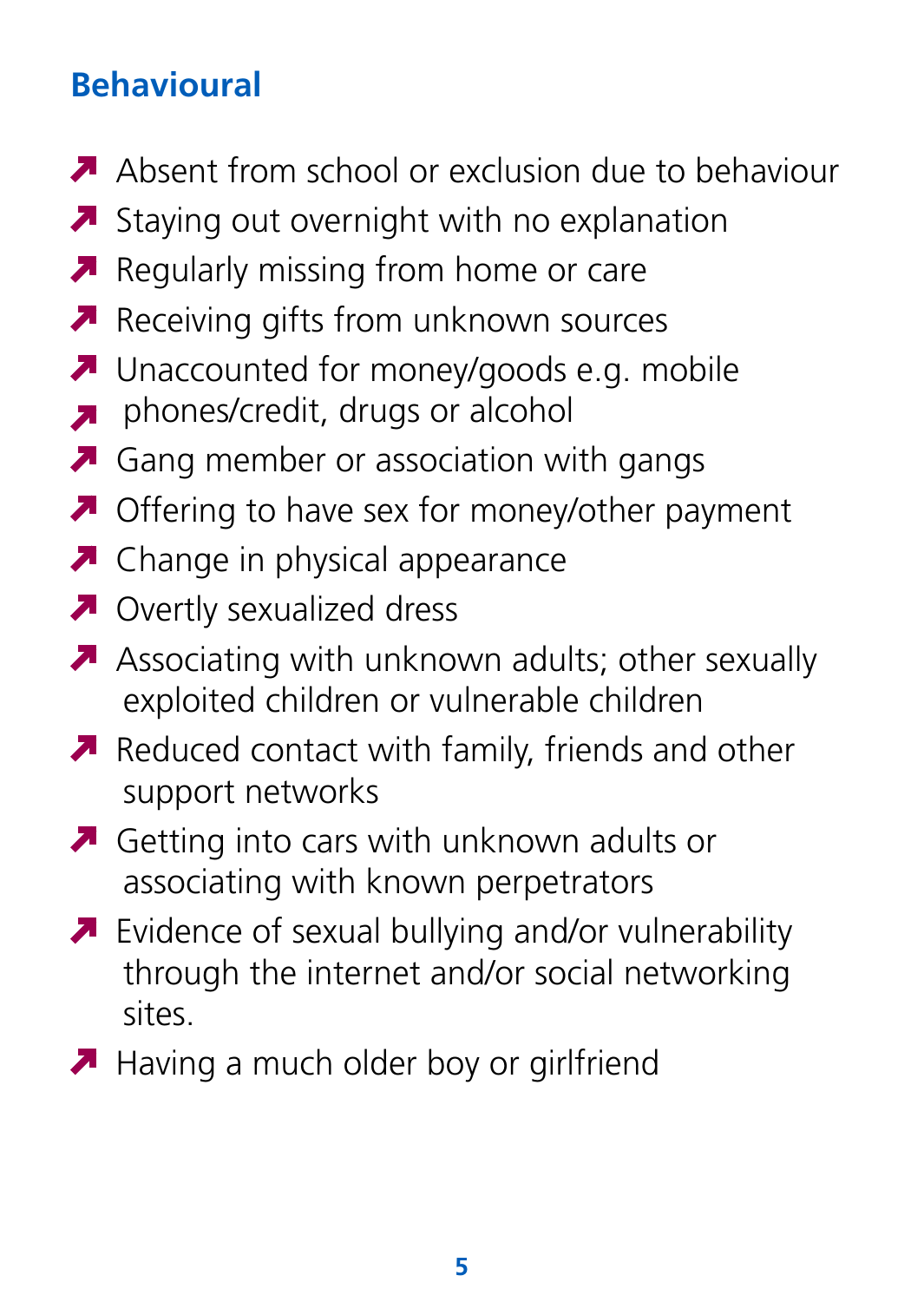# **WHERE DOES CSE HAPPEN?**

**QUESTION: Where are children & young people likely to be targeted by perpetrators?**

**ANSWER:**

**Any area where children & young people congregate in the absence of parental or adult supervision or where they can easily be accessed**

### **Examples:**

- $\blacksquare$  Shopping centres
- Social networking and gaming sites
- Arcades
- $\blacksquare$  Cafes
- **A** Fairgrounds
- $\blacktriangleright$  Skate parks
- **A** Parks
- **▼** Cinema complexes
- $\blacksquare$  Take away food outlets and restaurants
- **A** Hotels/B&Bs
- Alcohol outlets including local shops with alcohol licenses
- $\blacksquare$  Taxi ranks
- **A** Railway and bus stations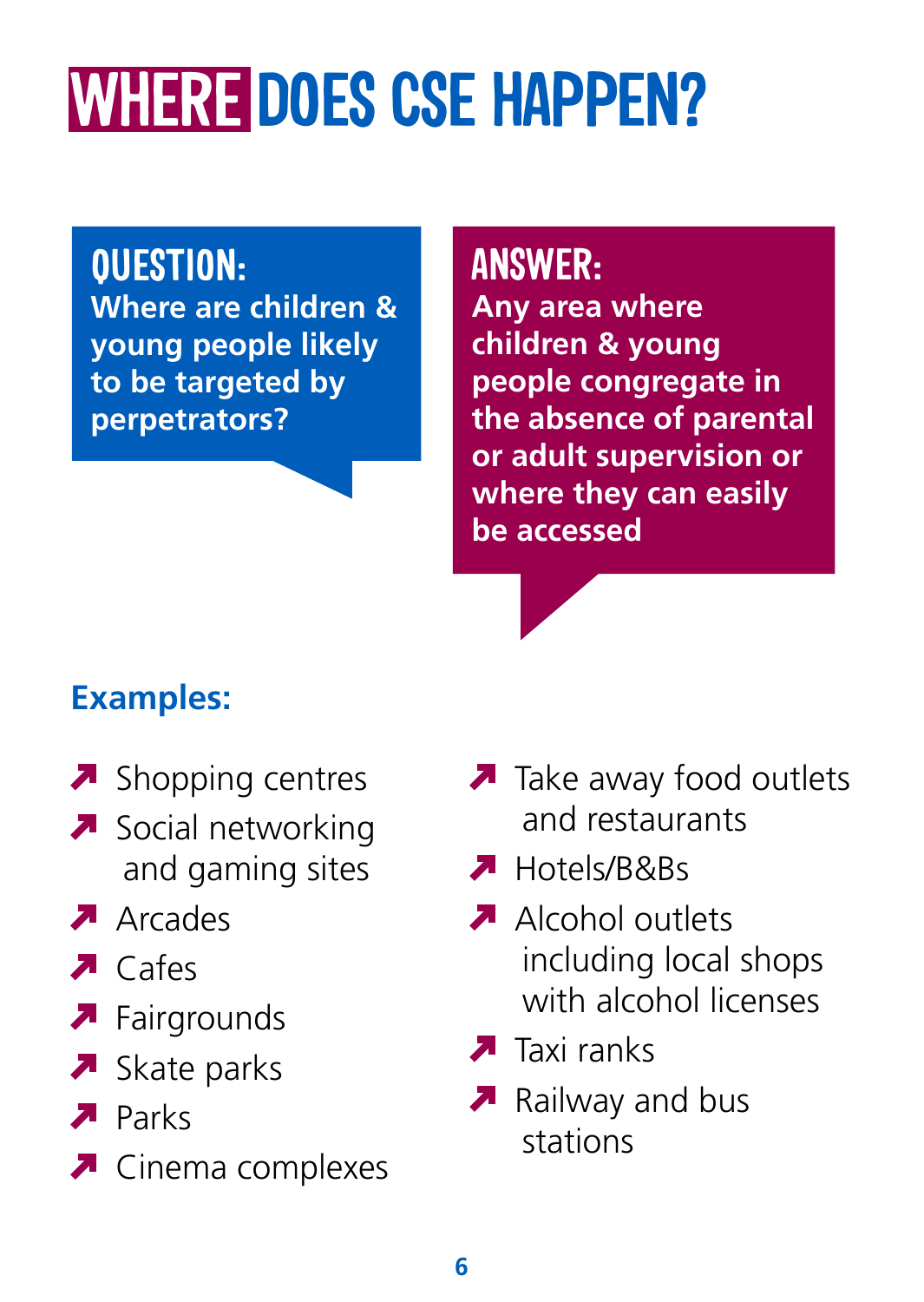## **RISK FACTORS**

**Child in care Early child protection concerns Previous sexual abuse Learning disability or difficulties Children & young people who are unsure of their sexuality**

**Being a teenager Bereavement of significant person Family alcohol/drug/ substance abuse**

**Lack of parenting skills and protective factors**

**Male dominant home Living in poverty Neglect**

**Factors that increase the risk for a child & young person**

**Alcohol abuse Drug/Substance misuse Domestic abuse Absence from school**

**Gang association Social isolation Being blackmailed Peers who are sexually exploited Absence from home/ homelessness**

**Remember:** Any child or young person can be at risk of sexual exploitation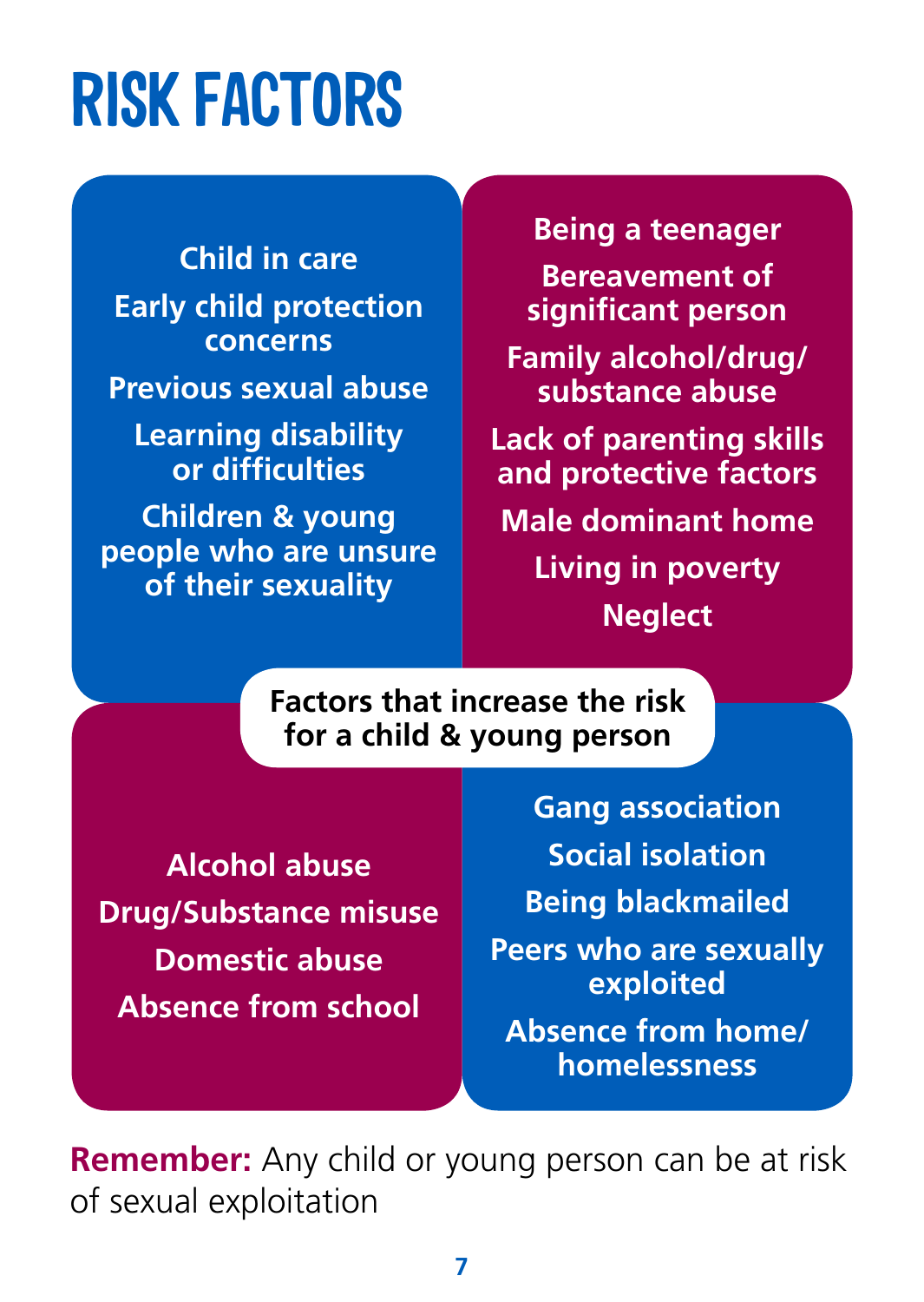# **MYTH BUSTING**

- **MYTH: A child or young person can give consent to sex after consuming alcohol or drugs regardless of their age**
- **Reality:** No they cannot. Consent is not lawful at any age when drunk or drugged.
- **MYTH: The child or young person did not take opportunities to escape so is not being coerced**
- **Reality:** There are many reasons why children and young people may feel unable to escape an exploitative situation, including fear of reprisal, vulnerability and psychological dependency on the person exploiting them (Stockholm Syndrome). Failing to escape does not mean they are not being exploited.

#### **MYTH: Crossing a border is required in order to be trafficked**

**Reality:** Trafficking can occur anywhere. You do not have to move countries to be trafficked. Moving from one town to another is trafficking.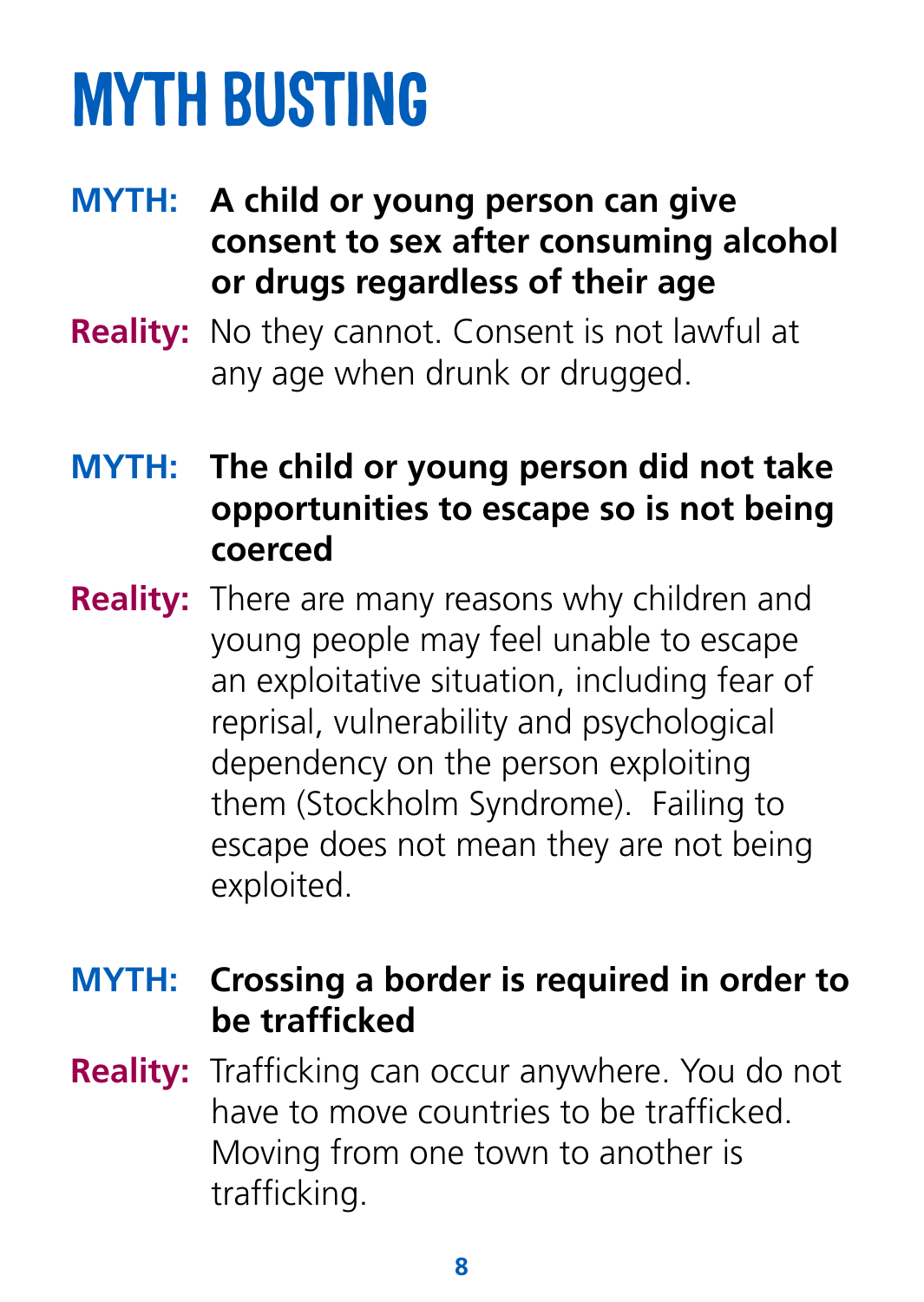- **MYTH: A child or young person cannot be a victim of sexual exploitation if they go home and sleep in their own bed at night**
- **Reality:** Perpetrators of CSE attempt to maintain a covert relationship with children and young people. Much of this type of exploitation is committed during the child or young person's free time in order to prevent detection
- **MYTH: CSE only happens to 'looked after' children and children in local authority care**
- **Reality:** Any child or young person can be at risk of or experience CSE wherever they live and whatever their own vulnerabilities
- **MYTH: Children and young people who are perpetrators cannot be victims**
- **Reality:** Children and young people may appear to be willing accomplices, but this should be seen in the context of the controls exerted by the perpetrator and the submission of the child or young person to them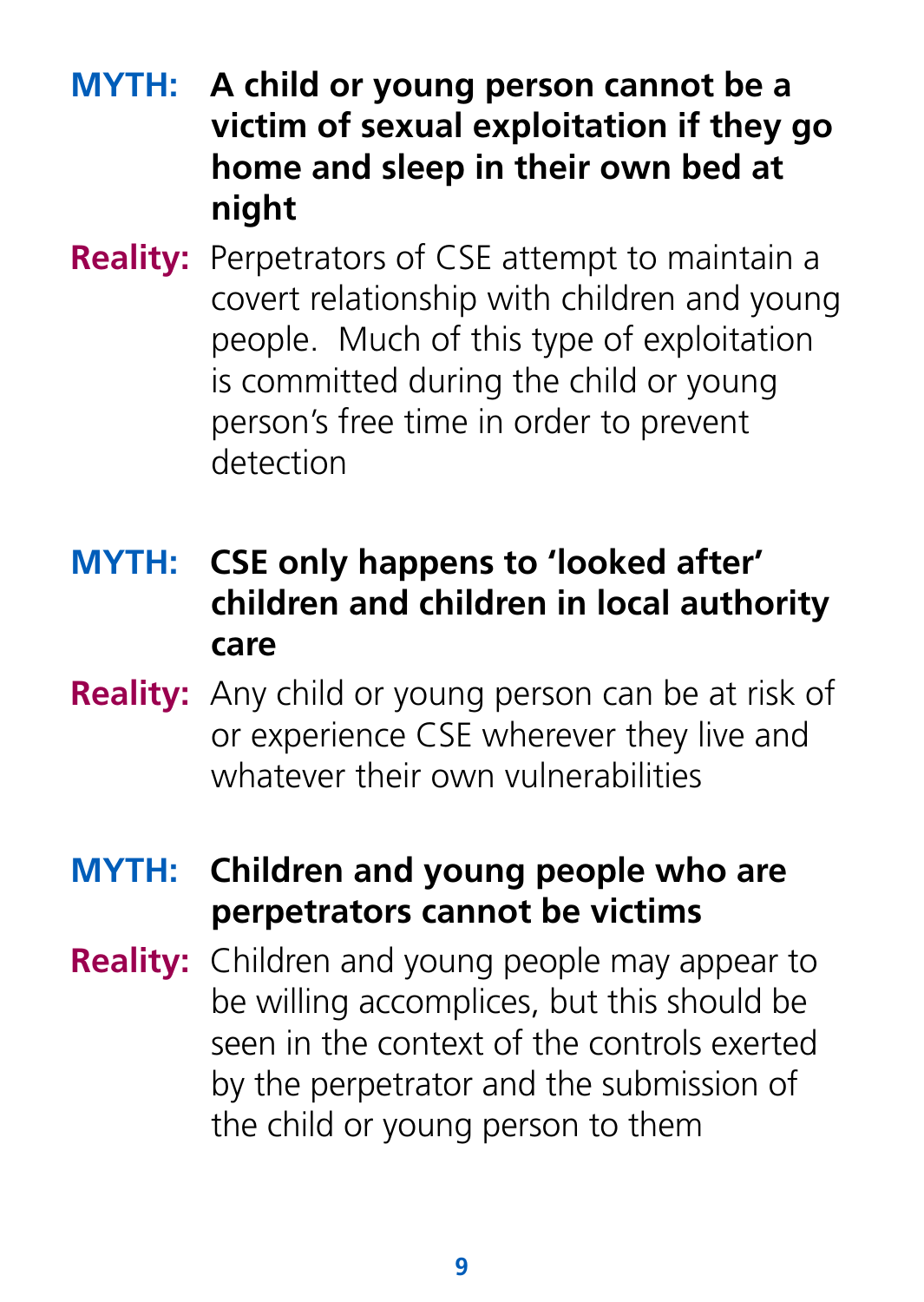#### **MYTH: CSE is only perpetrated by men**

**Reality:** Women are known to be perpetrators of this crime too. They may use different grooming methods but are known to target both boys and girls.

#### **MYTH: Only adults sexually exploit children and young people**

**Reality:** Peer on peer exploitation happens too. Young people are known to invite other young people to parties where they will then be introduced to other young people or adults and forced to perform sexual acts on young people and/or adults. Young people are also known to use 'sexting' as a way of communicating and distributing images.

#### **MYTH: It only happens to girls and young women**

**Reality:** CSE happens to boys and young men too and they are just as likely to be targeted. However, boys and young men may be less likely to disclose or seek support, due to stigma, prejudice or embarrassment, or the fear that they will not be believed.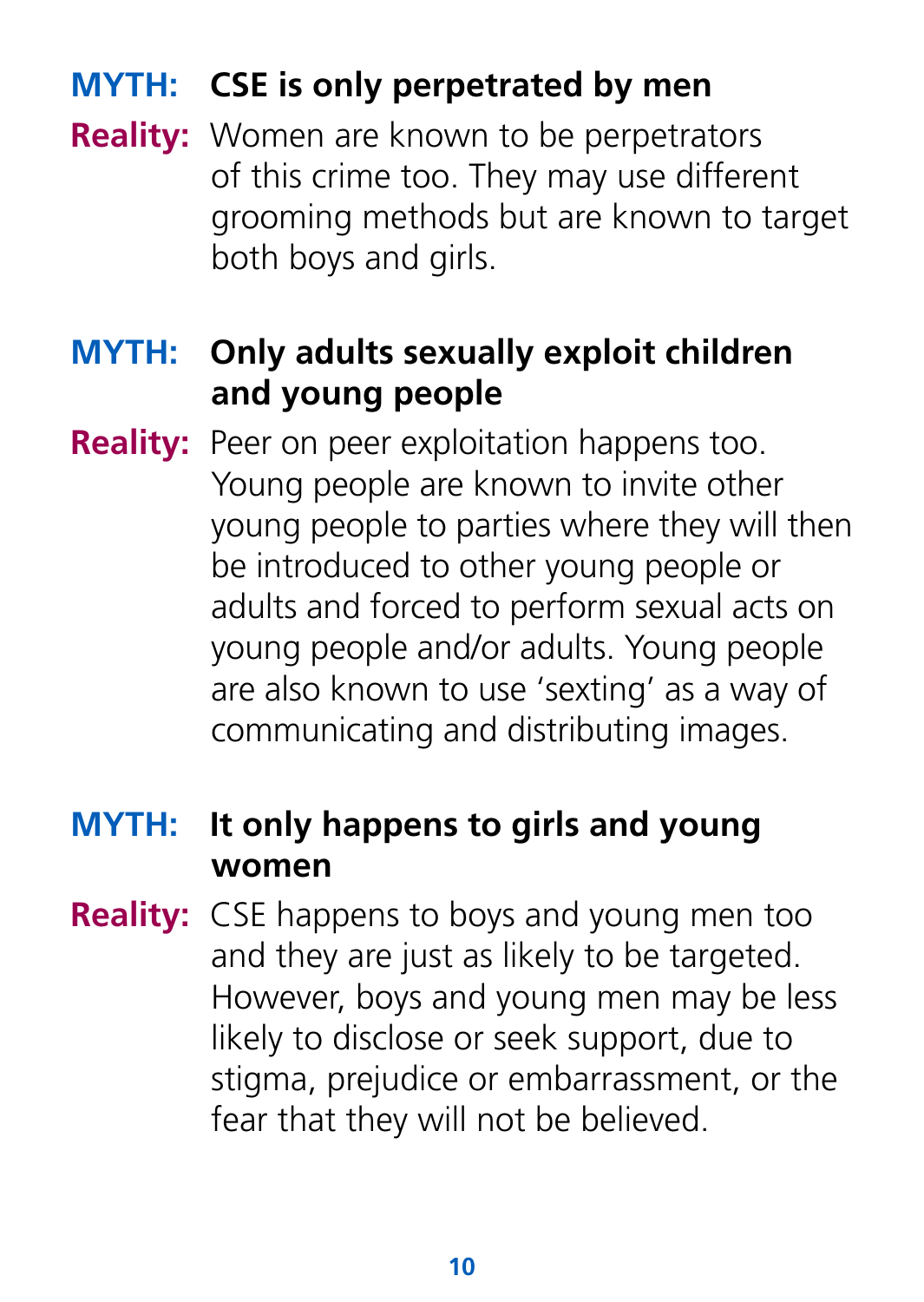#### **MYTH: A child or young person is not a victim of CSE if they refuse offers of help**

**Reality:** Children and young people may initially refuse offers of help. This does not mean that they do not need help but that you will need to build trust and a positive relationship with them, to safeguard them effectively.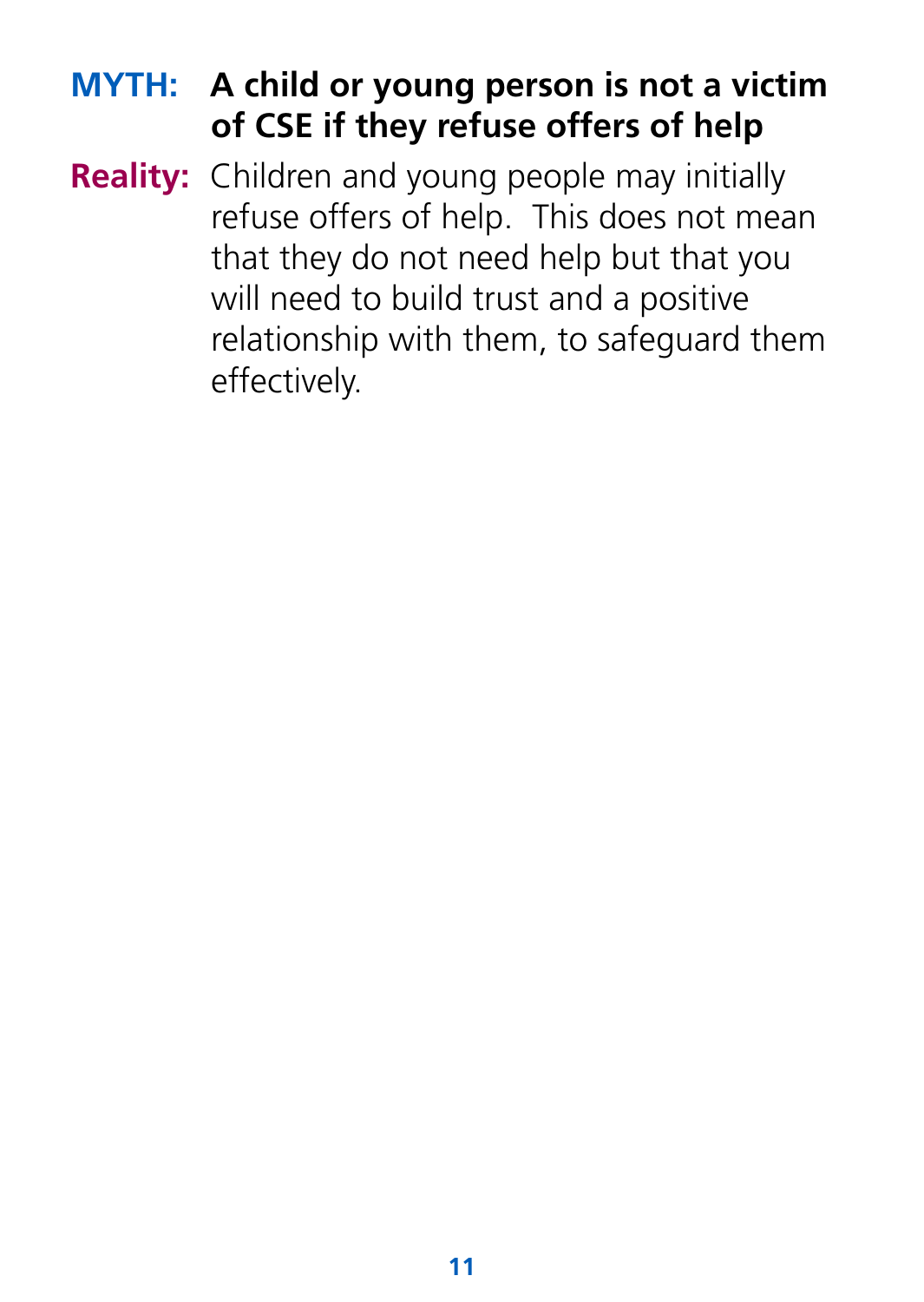# **INFORMATION SHARING**

When there is suspicion that a child or young person is being exploited, this suspicion **MUST** be shared with other appropriate agencies, **even where there may be issues with consent.**

Sharing information can mean the difference between life and death for a child or young person.

Nothing should stand in the way of sharing information particularly in relation to sexual exploitation. The effective identification, disruption, intervention, protection and prosecution of perpetrators of this crime depend on effective multi-agency working.

Sharing small clues such as unofficial places where children and young people might gather can have a big impact on the disruption and prevention of this criminal activity.

For further support regarding sharing information contact your local Named and Designated Safeguarding Professionals or access the following guide *Information Sharing: Advice for practitioners providing safeguarding services to children, young people, parents and carers.*

#### **www.gov.uk/government/publications/ safeguarding-practitioners-information-sharingadvice**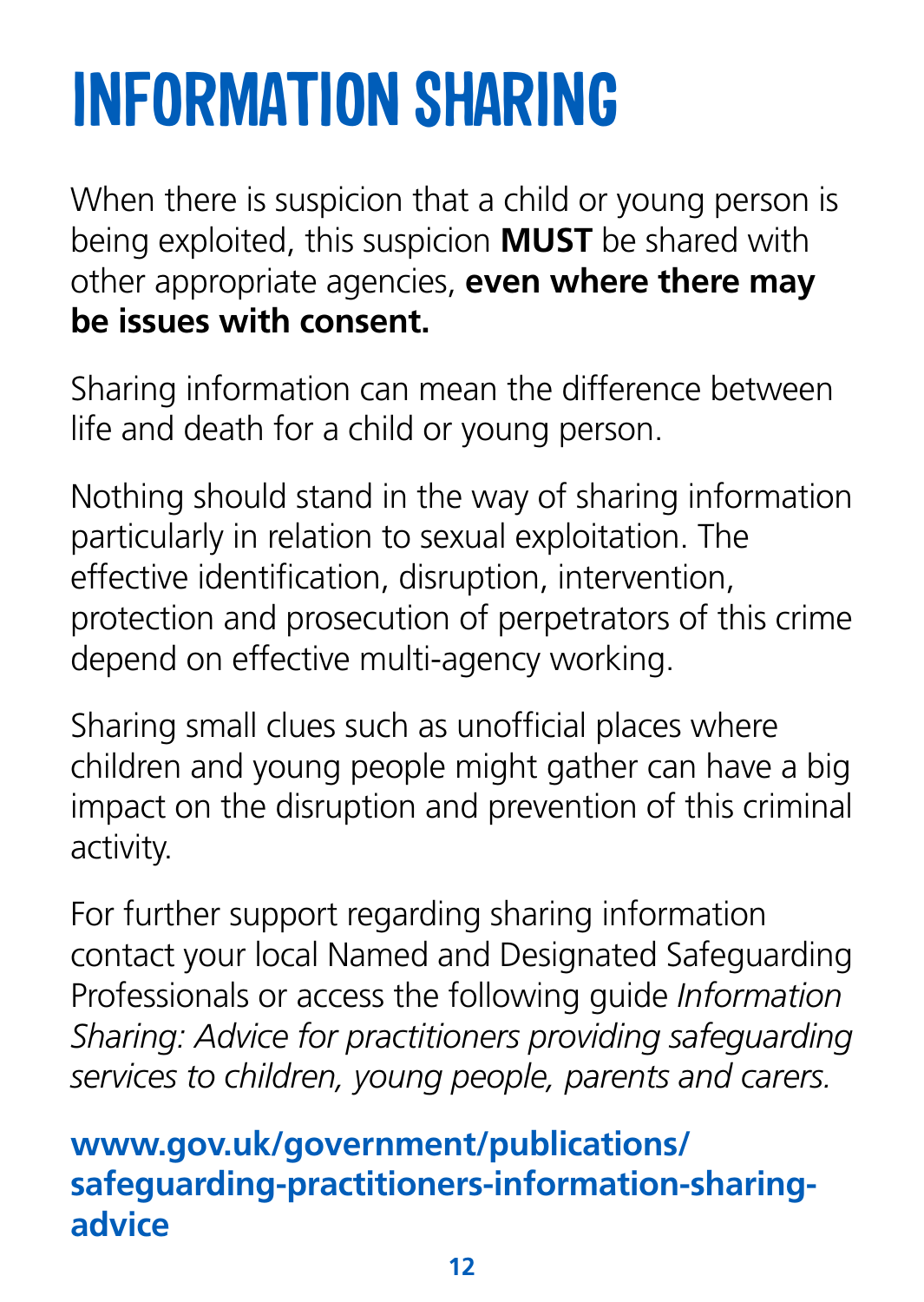## **WHAT TO DO IF YOU SUSPECT A CHILD OR YOUNG PERSON IS AT RISK OF CSE**

- **P** Remember the child or young person's welfare is of paramount importance
- Make sure you are alert to the signs of CSE
- Know where to turn to if you need to ask for help
- Refer to children's social care or the Police if you suspect that a child is at risk of harm or is in immediate danger
- **A** Contact your organisation's Named or Designated Safeguarding Professional for advice and support
- **A** Know and understand your organisational and multi-agency safeguarding arrangements and processes
- $\blacksquare$  Share information

#### **Remember:**

- All children and young people have the right to be safe and protected from harm
- Safeguarding children and young people is everyone's responsibility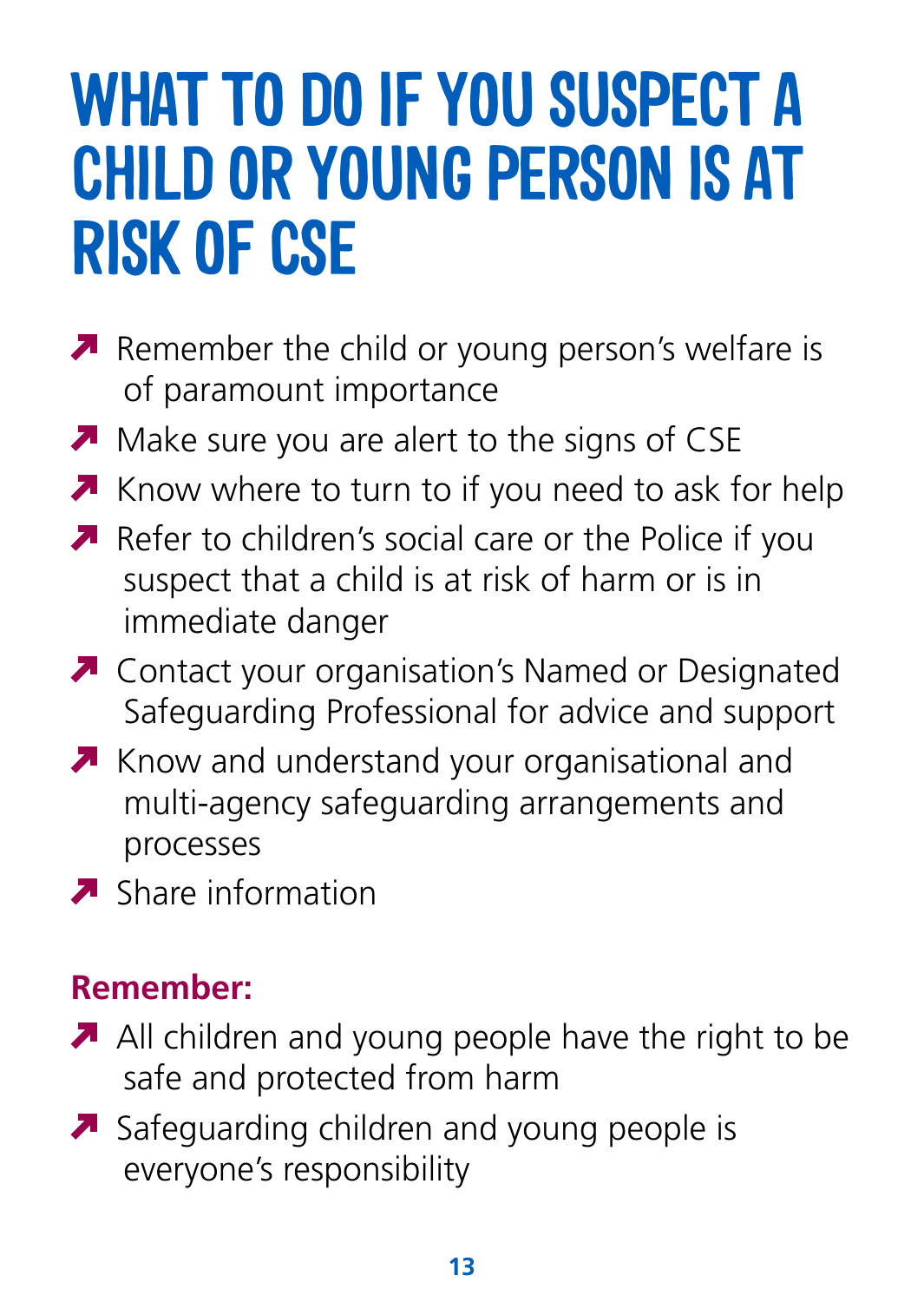## **KEY MESSAGES**

- CSE is more than just sexual assault: Perpetrators who sexually exploit children commit multiple crimes when they do so
- Children and young people cannot consent to their own abuse
- Safeguarding children and young people is everyone's responsibility
- $\blacksquare$  Share information no matter how trivial you think it may be
- Any child or young person, male or female, can be at risk of CSE
- **Perpetrators can be women as well as men**
- Grooming can take place in many forms; on line, social media, mobile technology and face to face
- **Exploited children may go on to be exploited** young adults, if they are not supported and helped
- **Exploited children and young people may refuse** help but they still need to be safeguarded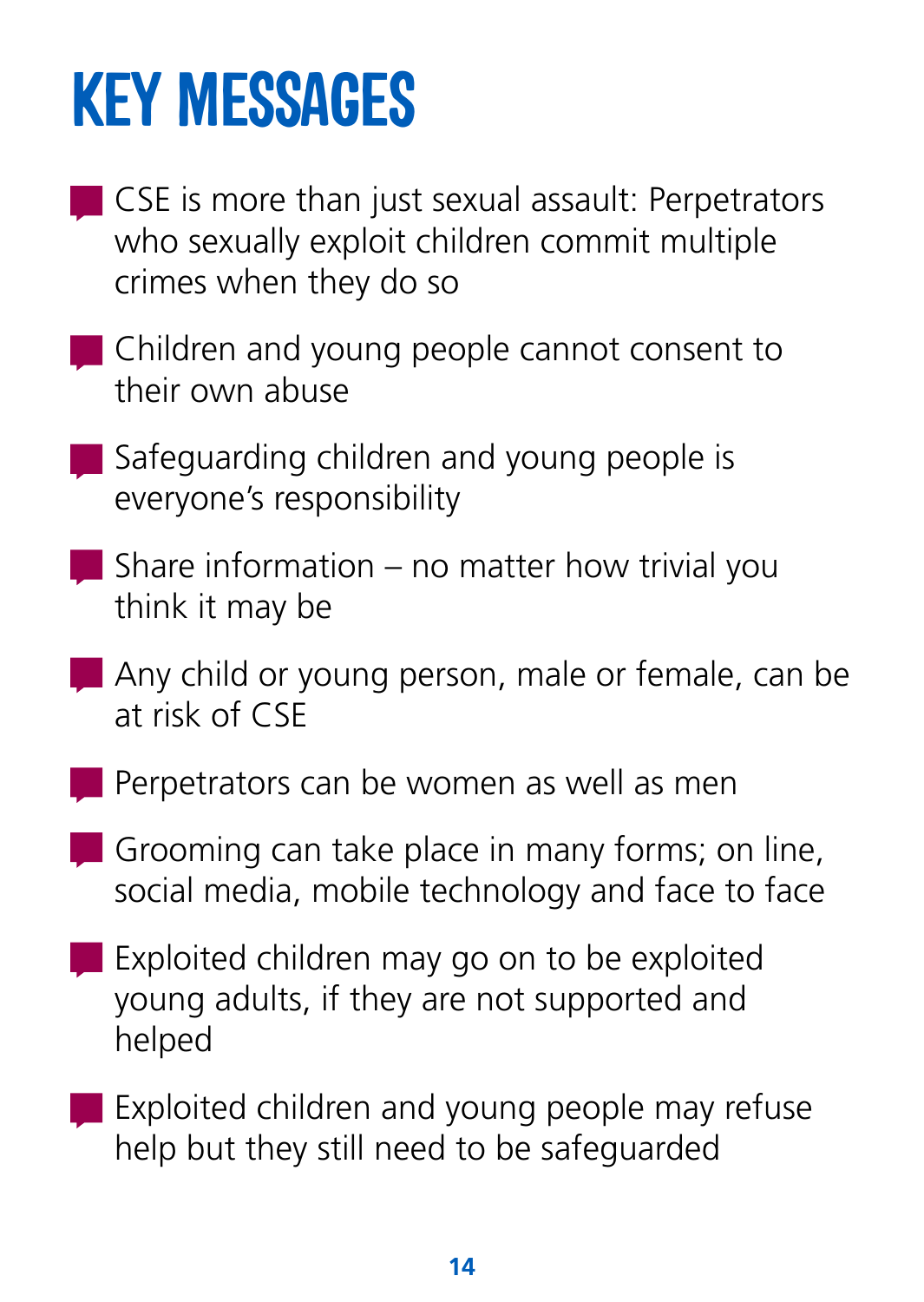# **NATIONAL CONTACTS**

**NSPCC www.nspcc.org.uk** or **Tel: 0808 800 5000**

Barnardo's **www.barnardos.org.uk**

Childline **www.childline.org.uk** or **Tel: 0800 11 11**

Child exploitation and on-line protection centre (CEOP) **www.ceop.police.uk**

NWG network **www.nwgnetwork.org**

Missing Children helpline: **www.missingpeople.org.uk** or **Tel: 116 000**

Parents against child sexual exploitation: **www.paceuk.info** or **Tel: 0113 240 5226**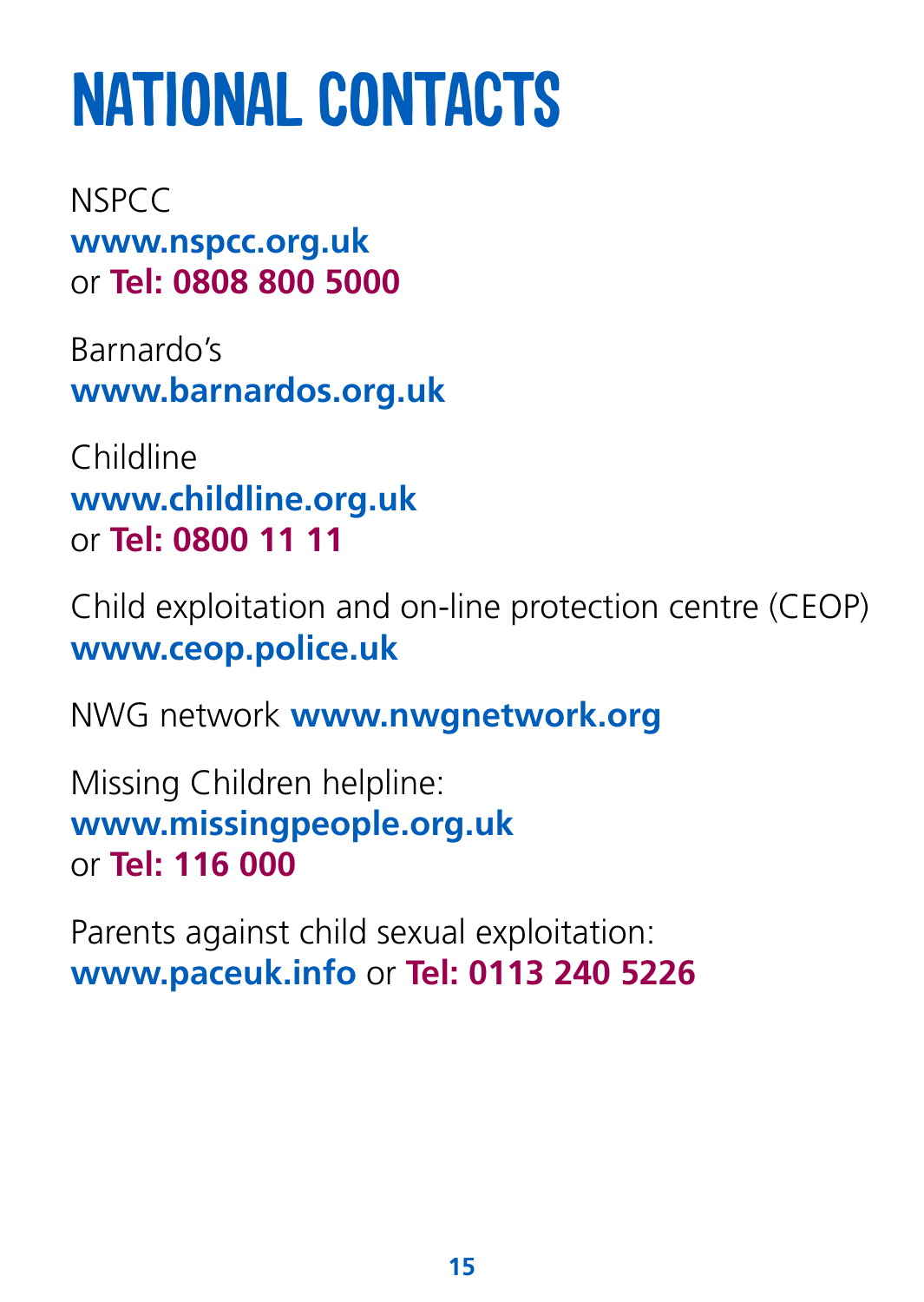# **LOCAL CONTACTS**